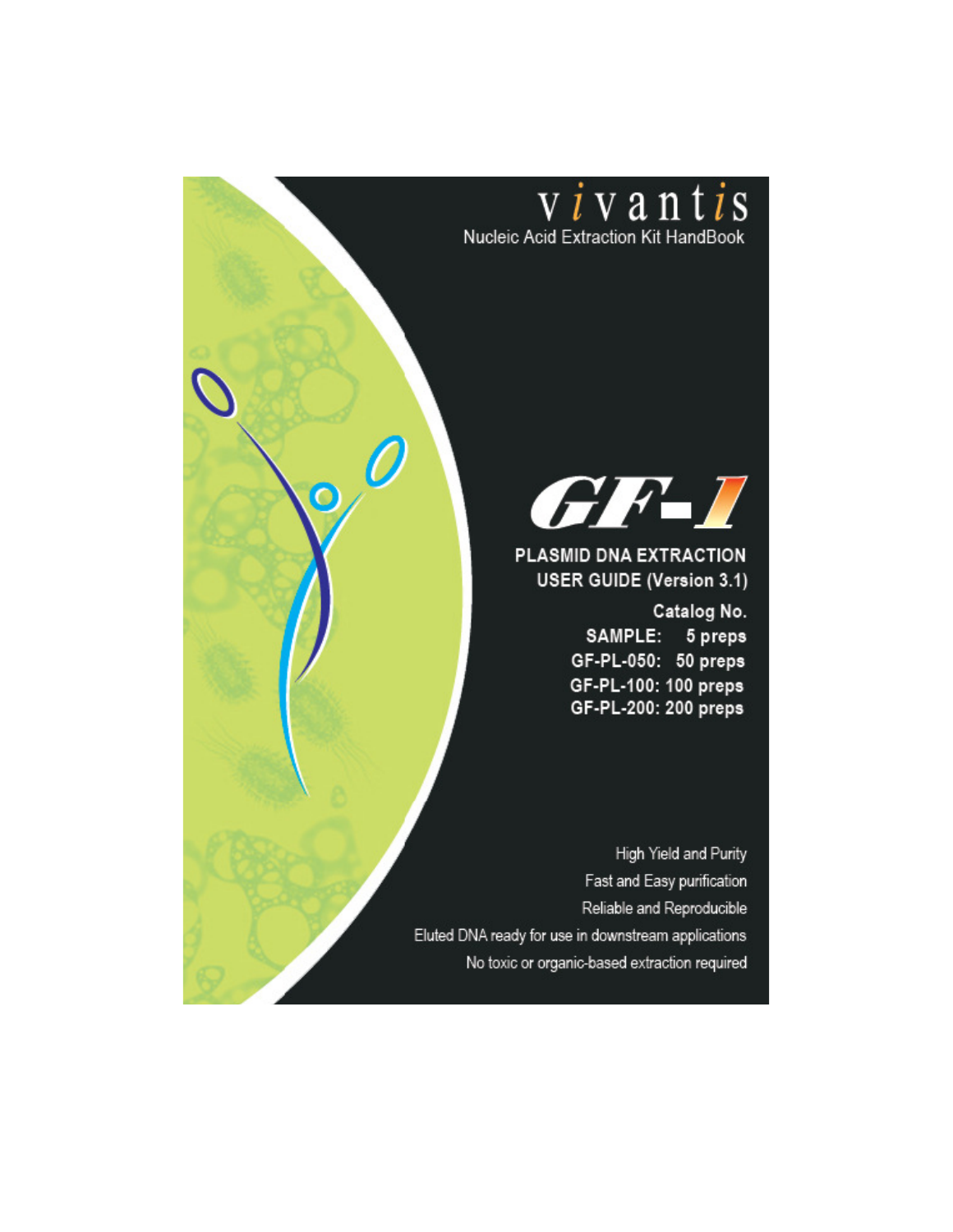#### **Introduction**

The **GF-1 Plasmid DNA Extraction Kit** is designed for rapid and efficient purification of high copy and low copy plasmid DNA without the need for precipitation or organic extractions. This it uses a specially-treated glass filter membrane fixed into a column to efficiently bind DNA in the presence of high salt. Combining alkaline lysis-SDS and mini-column spin technology, up to 20µg of plasmid DNA from bacterial cultures can be isolated. Multiple samples can be processed rapidly and with practice, the purification takes less than 30 minutes. Optimized buffers ensure only highly pure plasmid DNA is extracted and is ready to use in many routine molecular biology applications such as restriction enzyme digestion, radioactive/fluorescence DNA sequencing, PCR, ligation, transformation and other manipulations.

|                                    | <b>Culture Vol.</b> | Yield        | <b>Purity</b> |
|------------------------------------|---------------------|--------------|---------------|
| High Copy Number Plasmid           | 2ml                 | $2-5\mu g$   | $1.7 - 1.9$   |
| $(50-500 \text{ copies per cell})$ | 5ml                 | $10-20\mu$ g | $1.7 - 1.9$   |
| Low Copy Number Plasmid            | 2ml                 | $1-3\mu g$   | $1.7 - 1.9$   |
| $(1-10$ copies per cell)           | 5ml                 | $5-10\mu$ g  | $1.7 - 1.9$   |

#### **Kit components**

| Product<br>Catalog No.                                                                                                                                                                             | 5 Preps<br><b>SAMPLE</b>                                  | 50 Preps<br>GF-PL-050                               | 100 Preps<br><b>GF-PL-100</b>                             | 200 Preps<br><b>GF-PL-200</b>                                           |
|----------------------------------------------------------------------------------------------------------------------------------------------------------------------------------------------------|-----------------------------------------------------------|-----------------------------------------------------|-----------------------------------------------------------|-------------------------------------------------------------------------|
| <b>Component</b><br>GF-1 columns<br>Collection tubes<br>Solution $1(S1)^*$<br>Solution $2 (S2)^* 1$<br>Neutralizing Buffer (Buffer NB)<br>Wash Buffer (concentrate)*<br>RNase A<br>$(DNase-free)*$ | 5<br>5<br>1.5ml<br>1.5ml<br>2.5ml<br>2.4ml<br>$7.5 \mu$ l | 50<br>50<br>15ml<br>15ml<br>25ml<br>17ml<br>$75\mu$ | 100<br>100<br>30ml<br>30ml<br>50ml<br>34ml<br>$150 \mu l$ | 200<br>200<br>55ml<br>55ml<br>90 <sub>ml</sub><br>2 X 34ml<br>$275 \mu$ |
| <b>Elution Buffer</b><br>Handbook                                                                                                                                                                  | 1.5ml                                                     | 10ml                                                | 20ml                                                      | 30ml                                                                    |

\* Please refer to **Reconstitution of Solutions** and **Storage and Stability** before using this kit.

The **GF-1 Plasmid DNA Extraction Kit** is available as 50, 100 and 200 purifications per kit.

The reagents and materials provided with the kit are for research purposes only.

**Additional Materials to be Supplied by User** 

Absolute Ethanol (>95%)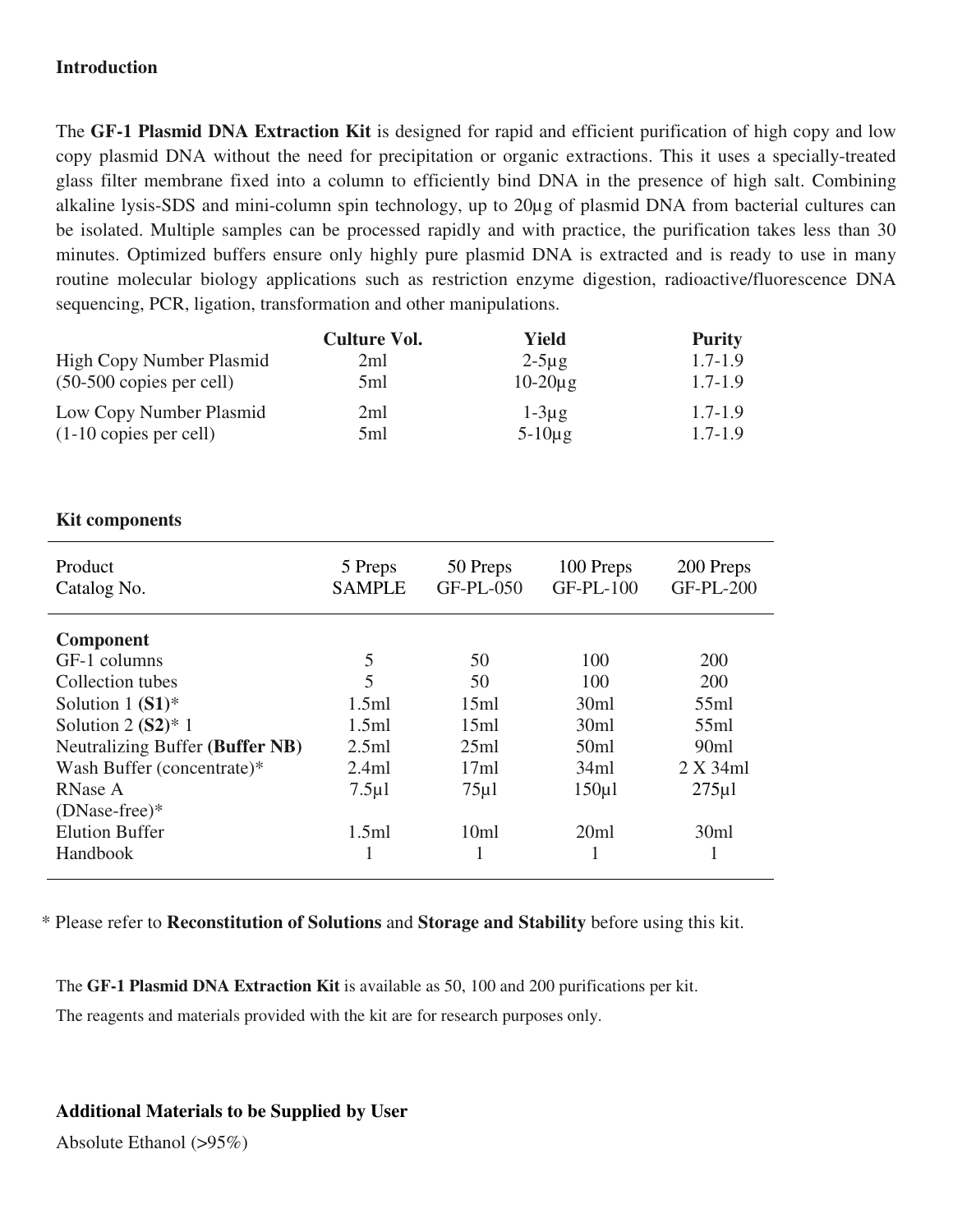## **Reconstitution of Solutions**

The bottle labeled **Wash Buffer** contains concentrated buffer which must be diluted with absolute ethanol  $(>95\%)$  before use.

The vial of **RNase A (DNase-Free)** provided is to be added into the bottle labeled **S1**.

# For **SAMPLE (5 preps)**,

Add **3.5ml** of absolute ethanol into the bottle labeled **Wash Buffer**.

Add **1ml** of **S1** into the vial of **RNase A** and mix well. Briefly centrifuge and transfer the entire mixture back into the **S1** tube. Mix well.

## For **GF-PL-050 (50 preps)**,

Add **40ml** of absolute ethanol into the bottle labeled **Wash Buffer**.

Add **1ml** of **S1** into the vial of **RNase A** and mix well. Briefly centrifuge and transfer the entire mixture back into the **S1** bottle. Mix well.

## For **GF-PL-100 (100 preps)**,

Add **80ml** of absolute ethanol into the bottle labeled **Wash Buffer**.

Add **80ml** of absolute ethanol into the other bottle labeled **Wash Buffer** only prior to use. Add **1ml** of **S1** into the vial of **RNase A** and mix well. Briefly centrifuge and transfer the entire mixture back into the **S1** bottle. Mix well.

## For **GF-PL-200 (200 preps)**,

Add **80ml** of absolute ethanol into the bottle labeled **Wash Buffer**.

Add **80ml** of absolute ethanol into the other bottle labeled **Wash Buffer** only prior to use.

Add **1ml** of **S1** into the vial of **RNase A** and mix well. Briefly centrifuge and transfer the entire mixture back into the **S1** bottle. Mix well.

Store **Wash Buffer** at room temperature with bottle capped tight after use. **RNase A** in **S1** should be stable for 6 months when the solution is stored at 2°C - 8°C.

# **Storage and Stability**

Store **S1** at 2°C - 8°C after the addition of **RNase A**. Store other solutions at 20°C - 30°C.

Ensure that  $S2$  is closed immediately after use to avoid neutralization with  $CO<sub>2</sub>$  in the air. If precipitation occurs in the solution, heat at 37°C. Store at room temperature.

Kit components are guaranteed to be stable for 18 months from the date of manufacture. **Buffer NB** may exhibit salt precipitation due to cold temperature. If this occurs, simply warm the bottle at 55°C - 65°C with occasional mixing until precipitate is completely dissolved.

# **Chemical Hazard**

**Buffer NB** contains guanidine salts which can be harmful when in contact with skin or swallowed. Always wear gloves and practice standard safety precautions. Do NOT disinfect guanidine or extraction waste in solutions containing bleach or any other form of acid. To clean any items contaminated with the reagent, simply soak in detergent and water to remove all traces of guanidine before cleaning with bleach or acidic solutions.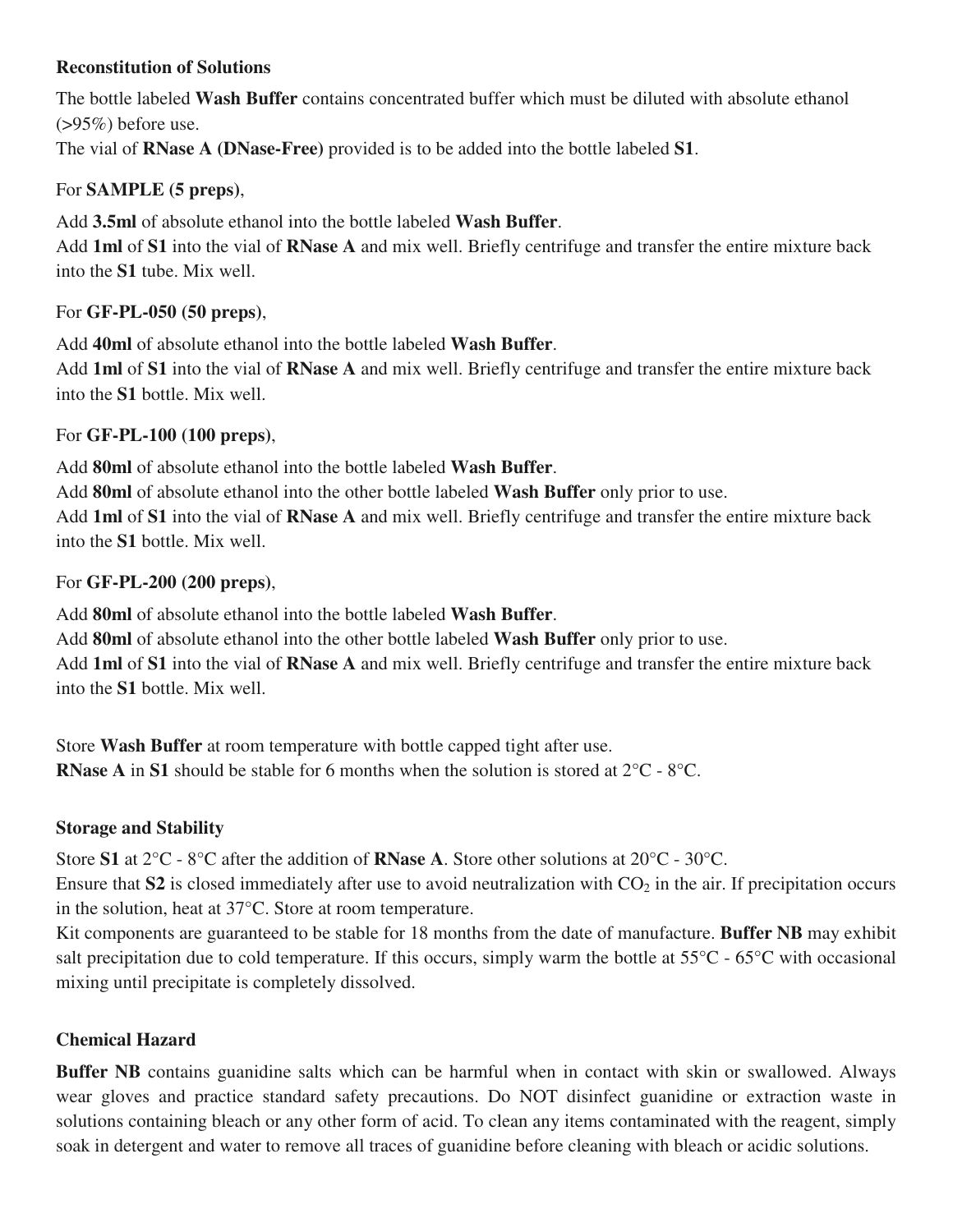## **Procedures**

#### **Reminder**

- •All steps are to be carried out at room temperature unless stated otherwise.
- • **Wash Buffer** (concentrate) has to be diluted with absolute ethanol and **S1** to be added with **RNase A**  before use. Please refer to **Reconstitution of Solutions**.
- • If precipitation forms in **Buffer NB**, incubate at 55°C - 65°C with occasional mixing until precipitate is completely dissolved.

#### 1. **Preparation of stock culture**

Grow 5 - 10ml plasmid-containing bacteria cells in LB medium with appropriate antibiotic(s) overnight (12-16 hours) at 37°C with agitation.

*Fresh culture must always be used for extraction.* 

#### 2. **Centrifugation**

Pellet 1.5 - 5ml of bacterial culture containing the plasmid by centrifugation at 6,000 x *g* for 2 min. If 15ml or 50ml centrifuge tube is used to harvest the cells, centrifuge at 6,000 x *g* for 5 min. Decant the supernatant completely.

*Do not centrifuge cells at high speed or for long periods. Cells will become too compact for resuspension.* 

#### 3. **Resuspension of pellet**

Add 250µl **S1** to the pellet and resuspend the cells completely by vortexing or pipetting. Transfer the suspension to a clean 1.5ml microcentrifuge tube.

*Ensure that cells are completely resuspended. Lysis will not occur if clumps of bacteria remain following an inefficient resuspension procedure. Ensure that RNase A has been added into the S1 buffer before use (refer to Reconstitution of Solutions).* 

#### 4. **Alkaline lysis**

Add 250µl of **S2** and **gently mix** by inverting tube several times (4-6 times) to obtain a clear lysate. Incubate on ice or at room temperature for **NOT** longer than 5 min.

*Do NOT vortex! Vortexing shears the genomic DNA and leads to contamination with chromosomal DNA.* 

*S2 should be immediately capped tightly after used.*

*Incubation on ice may reduce non-supercoiled plasmid contamination in some bacteria strains.* 

*Precipitation of SDS and cell debris in the following Neutralization step will be slightly more effective in the cold.*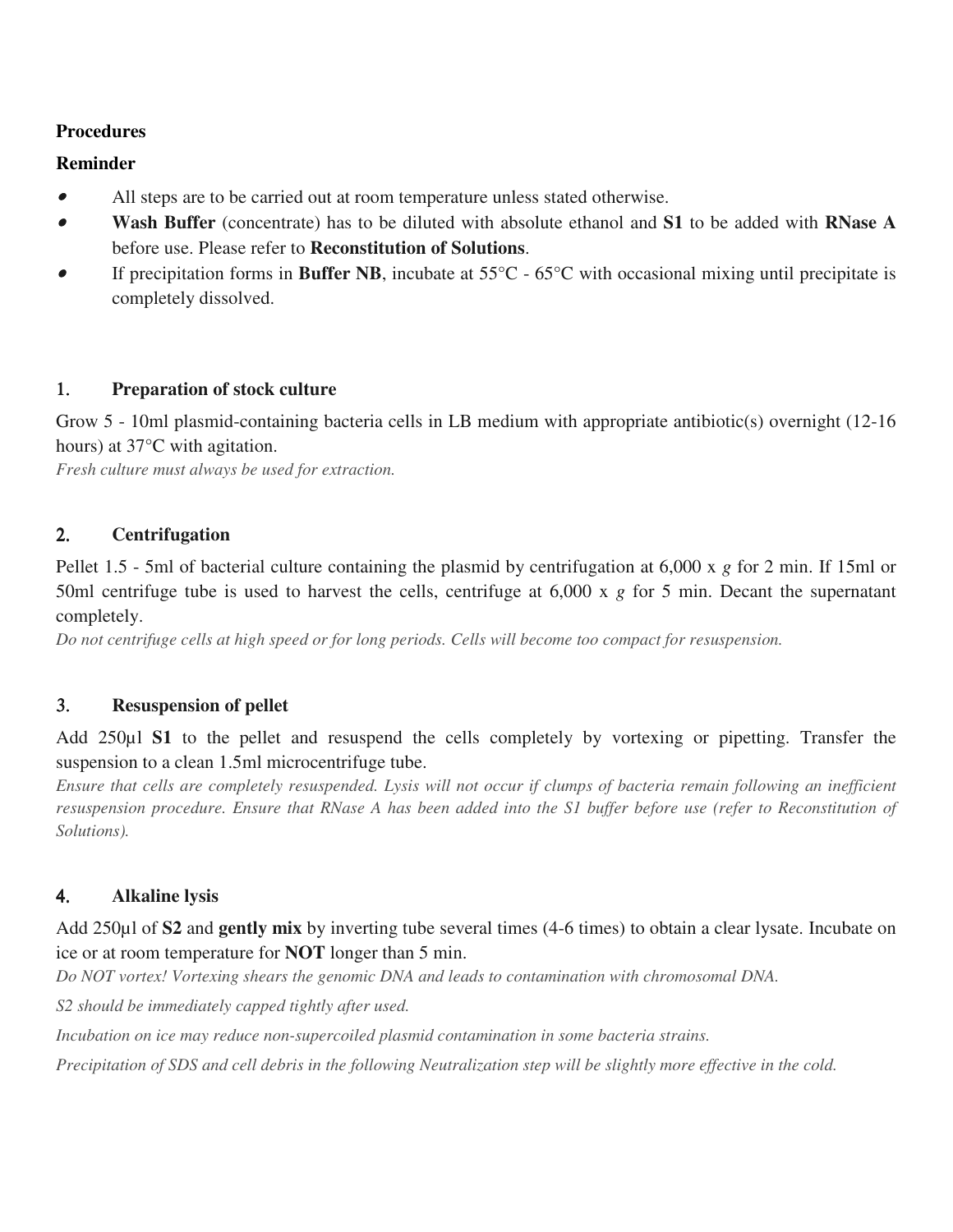#### 5. **Neutralization**

 To neutralize the lysate, add 400µl of **Buffer NB** and **gently mix** by inverting the tube several times (6-10 times) until a white precipitate forms. Centrifuge at 14,000 - 16,000 x *g* for 10 min.

 *Do NOT vortex upon addition of Buffer NB! Vortexing shears the genomic DNA and leads to contamination with chromosomal DNA.* 

 *After centrifugation, the compact white precipitate should be spun down and separated from the supernatant.* 

#### 6. **Loading to column**

Transfer 650µl of **supernatant** into a column assembled in a clean collection tube (provided). Centrifuge at 10,000 x *g* for 1 min. Discard flow through. Repeat for the remaining sample from step 5. *Be careful not to transfer any white precipitate into the column.* 

## 7. **Column washing**

Wash the column with 650µl **Wash Buffer** and centrifuge at 10,000 x *g* for 1 min. Discard flow through. *Ensure that ethanol has been added into the Wash Buffer before use (refer to Reconstitution of Solutions).* 

#### 8. **Column drying**

Centrifuge the column at 10,000 x *g* for 1 min to remove residual ethanol.

*This step has to be carried out to remove all traces of ethanol as residual ethanol can affect the quality of DNA and may subsequently inhibit enzymatic reactions* 

# 9. **DNA elution**

Place the column into a clean microcentrifuge tube. Add 50 - 100µl of **Elution Buffer**, TE buffer or sterile water directly onto column membrane and stand for 1 min. Centrifuge at 10,000 x *g* for 1 min to elute DNA. Store DNA at 4°C or -20°C.

*Ensure that the elution buffer is dispensed directly onto the center of the membrane for complete elution. TE Buffer can also elute DNA although EDTA may inhibit subsequent enzymatic reactions. If water is used for eluting DNA, maximum elution efficiency is achieved between pH7.0 and 8.5. Store DNA at -20°C as DNA may degrade in the absence of a buffering agent.*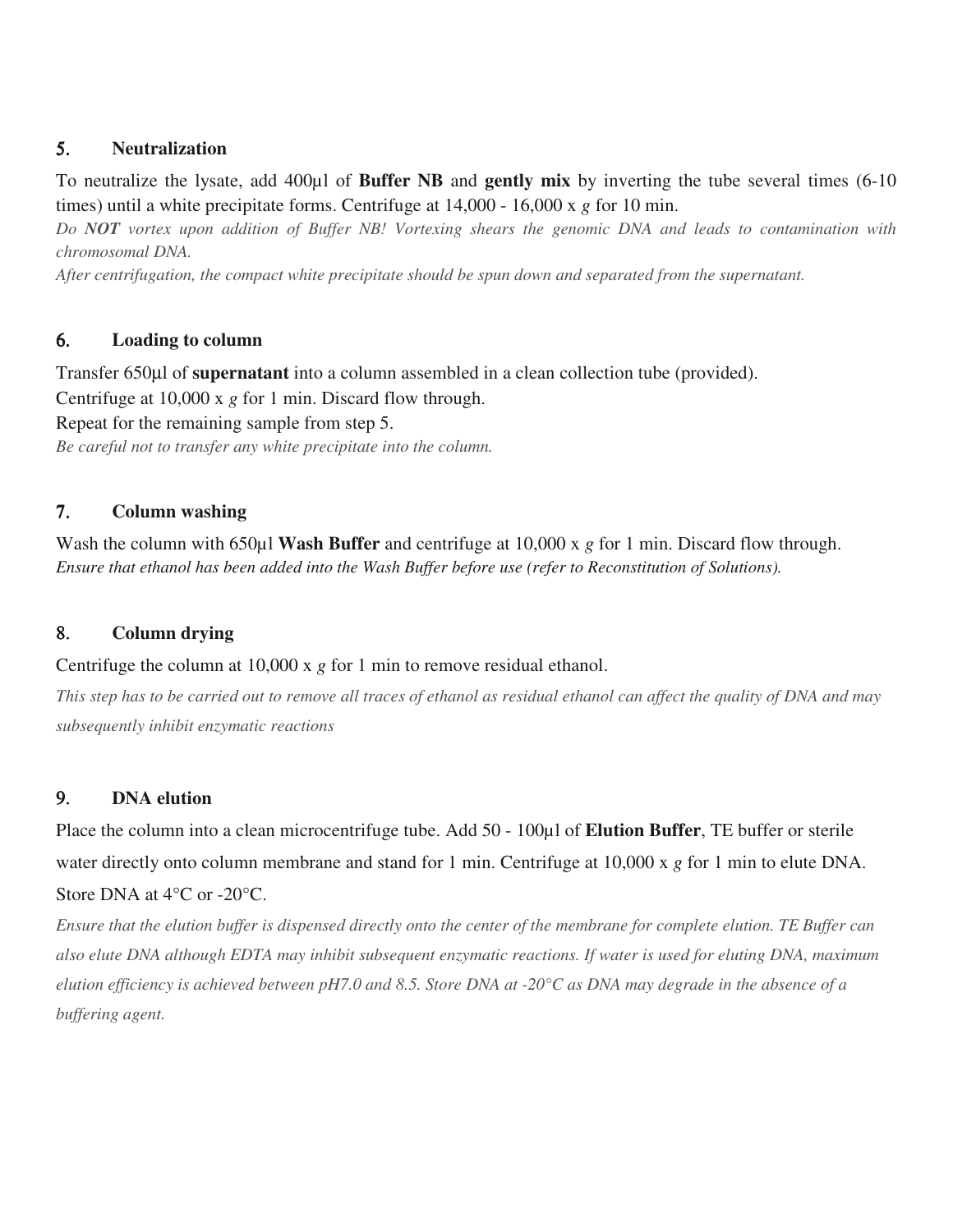# **Troubleshooting**

Please note that by not adhering to the recommended protocols, unsatisfactory results related to yield and quality of DNA may occur. If problems arise, please refer to the following:

| Problem               | <b>Possibility</b>                                                      | <b>Suggestions</b>                                                                                                                                                               |
|-----------------------|-------------------------------------------------------------------------|----------------------------------------------------------------------------------------------------------------------------------------------------------------------------------|
| Low DNA yield         | Cell lysis incomplete /<br>Lysate did not clear after<br>addition of S2 | Do not exceed the recommended<br>culture volume of 5ml.                                                                                                                          |
|                       |                                                                         | Use fresh S2 by preparing as<br>follows: 0.2N NaOH, 1% SDS.                                                                                                                      |
|                       | Poor resuspension of cells                                              | Ensure that cells are completely<br>resuspended after the addition of<br><b>S1.</b> No cell clumps should be<br>visible.                                                         |
|                       | Low copy-number plasmid                                                 | Increase culture volume or grow<br>culture in enriched medium such<br>as Terrific Broth to increase the<br>yield.                                                                |
|                       | Bacteria culture overgrown<br>or not fresh                              | Do not culture bacteria longer<br>than 20 hours at $37^{\circ}$ C as this may<br>lower the plasmid yield. Media<br>should contain antibiotic at an<br>appropriate concentration. |
|                       | Elution is not performed<br>properly                                    | Ensure that the elution buffer used<br>is a low salt buffer or water with a<br><i>pH</i> range of 7.0 - 8.5.                                                                     |
| <b>Column clogged</b> | Transfer of precipitate from<br>sample prior to loading into<br>column  | Ensure that white precipitate is<br>not transferred over during<br>loading of column to prevent<br>clogging up of the membrane.                                                  |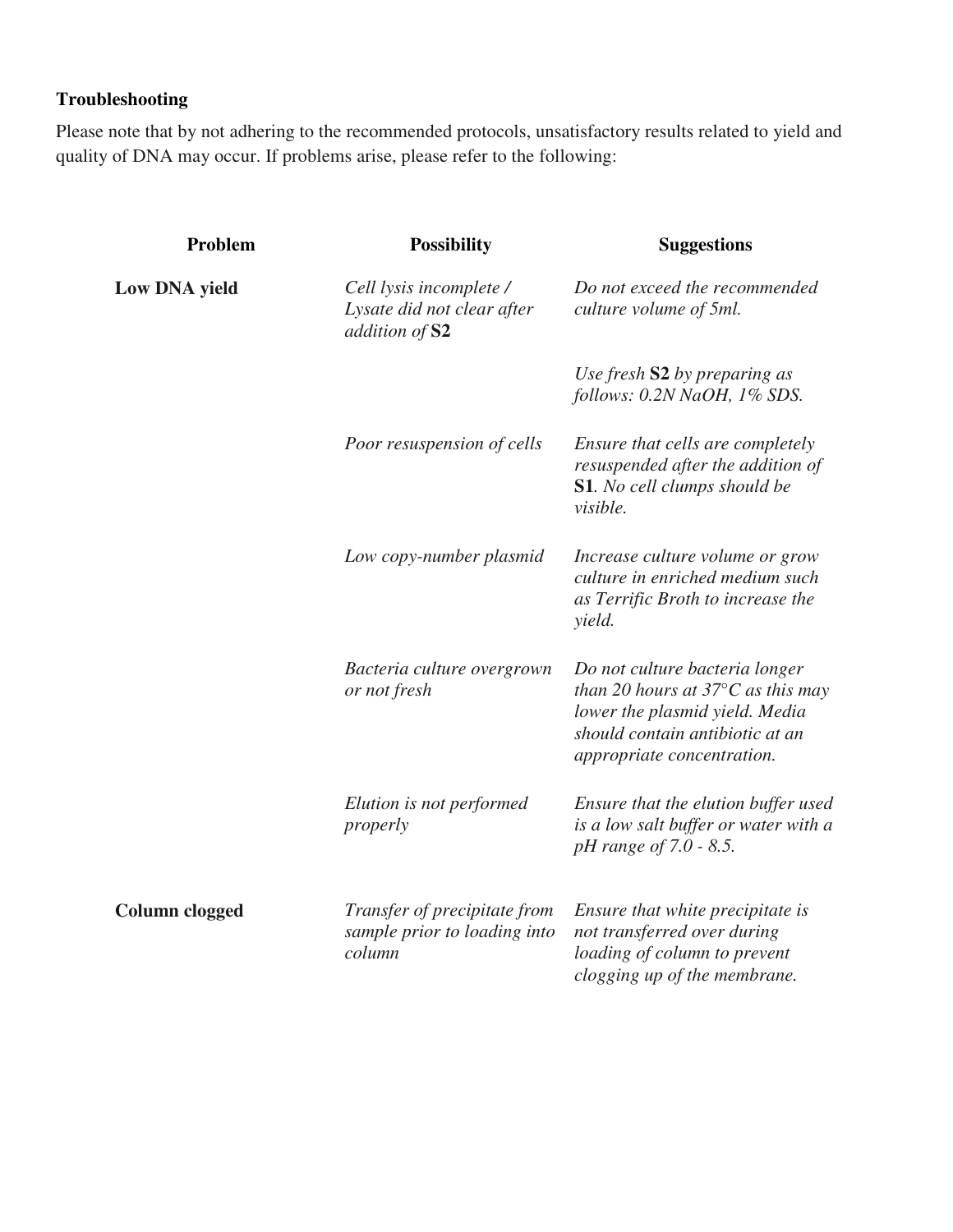| Problem                                                            | <b>Possibility</b>                                                                                   | <b>Suggestions</b>                                                                                                                                |
|--------------------------------------------------------------------|------------------------------------------------------------------------------------------------------|---------------------------------------------------------------------------------------------------------------------------------------------------|
| <b>High molecular</b><br>weight DNA<br>contamination.              | Vigorous mixing of lysate<br>upon addition of S2 or<br><b>Buffer NB</b>                              | Do not vortex or mix vigorously<br>after addition of S2 or Buffer NB.<br>Simply mix by gently inverting the<br>tube a few times.                  |
|                                                                    | Incubation longer than 5<br>min after addition of S2                                                 | Do not incubate longer than 5<br>min.                                                                                                             |
| <b>Additional plasmid</b><br>formation                             | <i><u><b>Irreversible denaturation</b></u></i><br>during cell lysis                                  | Do not carry out incubation<br>longer than 5 min after the<br>addition of S2.                                                                     |
|                                                                    | Nicked circular plasmids<br>due to the presence of<br>nucleases                                      | Carry out purification without<br>delay at least until the washing<br>step where nucleases will be<br>removed.                                    |
|                                                                    |                                                                                                      | Incubation on ice after addition of<br>S2 reduces nuclease activity.                                                                              |
| <b>RNA Contamination</b>                                           | RNA digestion was<br>insufficient                                                                    | Ensure that <b>RNase A</b> has been<br>added into S1 or add a new<br>preparation of RNase A into S1 to<br>a final concentration of $100\mu$ g/ml. |
| Poor performance of<br>eluted DNA in<br>downstream<br>applications | <b>Eluted DNA</b> contains traces<br>of ethanol                                                      | Ensure that the Column drying<br>step carried out prior to elution.                                                                               |
|                                                                    | TE buffer is used to elute<br>DNA. EDTA in TE buffer<br>may inhibit subsequent<br>enzymatic reaction | Use Elution Buffer or water with<br>a pH range of $7.0 - 8.5$ .                                                                                   |